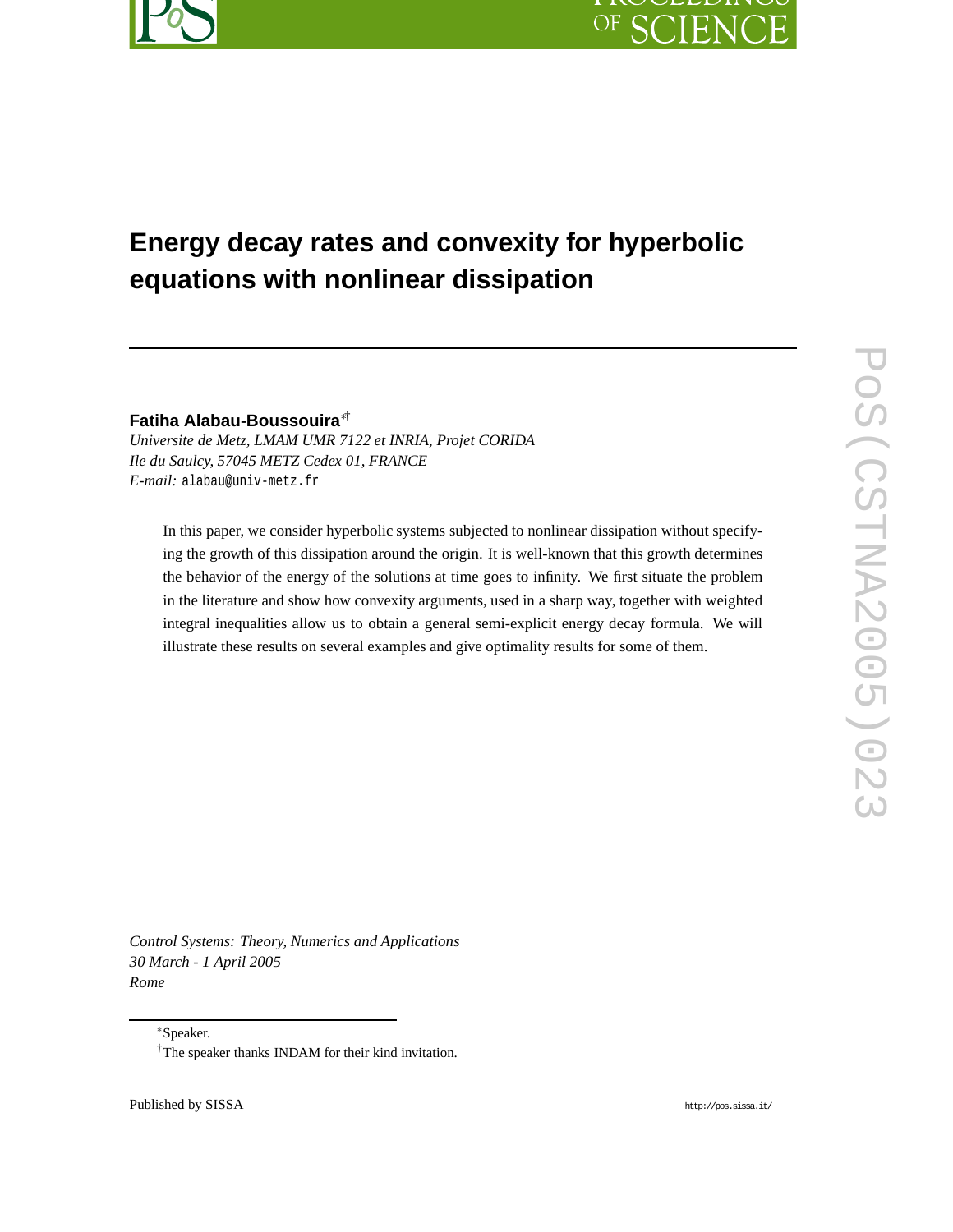## **1. Introduction**

Consider the following model problem:

$$
\begin{cases}\n u_{tt} - \Delta u + \rho(u_t) = 0 \text{ on } (0, +\infty) \times \Omega, \\
 u = 0 \text{ on } (0, +\infty) \times \Gamma, \\
 u(0,.) = u^0(.), u_t(0,.) = u^1(.) \text{ on } \Omega,\n\end{cases}
$$

Here, we assume that  $\Omega$  is a non-empty bounded open set in  $\mathbb{R}^N$  having a boundary  $\Gamma$  of class  $C^2$ . If ρ is assumed to hav e a linear growth close to zero (and linear growth at infinity but for different reasons), it is well-known that the energy decays exponentially as times goes to infinity . Results for nonlinear dissipative equations with polynomial growth of the feedback at the origin, can be found in [21], [15], [8] and the references therein. These results, in final form, state that if ρ satisfies for some  $p > 1$ :

$$
c_1|v|^p \leq |\rho(v)| \leq c_2|v|^{1/p}
$$
 for  $|v| \leq 1$ ,

then the energy of solutions has the decay rate

$$
E(t) \le C(E(0)) t^{-2/(p-1)} \quad \forall t > 0,
$$

where  $C(E(0))$  stands for a constant which depends continuously on  $E(0)$ .

For decay rates in the case where no growth condition on the dissipation term at the origin is assigned a priori, we refer to [9], [13], ( see also [5], [12]) and to [1] ([2]) for a discussion on the subject. For a further large list of references on this question, we also refer the interested reader to [10].

Many other results for dissipative hyperbolic equations are available, so the above list has no pretention to be exhaustive, but it is limited for size restrictions. Let us now consider a specific example, to illustrate our purpose. For this, we consider a function ρ as follows

> Example  $\left\{\begin{matrix} 0 \\ 0 \\ 0 \\ 0 \end{matrix}\right.$  $ρ$  is a strictly increasing odd function  $\in C^1(\mathbb{R})$  such that  $|v| \leq |\rho(v)| \leq C |v|$ , if  $|v| \geq 1$ ,  $\rho(|v|) = e^{-(ln(\frac{1}{|v|}))^p}$ , if  $|v| \le r_0$ ,

where  $1 < p < 2$  and where  $r_0$  is a given sufficiently small positive number.

The energy  $E$  of a solution  $u$  is given by

$$
E(t) = \frac{1}{2} \int_{\Omega} (u'^2 + |\nabla u|^2).
$$

The dissipation term  $p(u_t)$  induces a dissipation of the energy. This means that one can prove that the energy of strong solutions satisfies the following dissipation relation

$$
E'(t) = -\int_{\Omega} u_t \rho(u_t) dx.
$$
 (1.1)

For this example, one can remark that the function ρ goes to zero faster than any polynomial as its argument goes to zero. So, the dissipation is very weak close to the origin. Se veral questions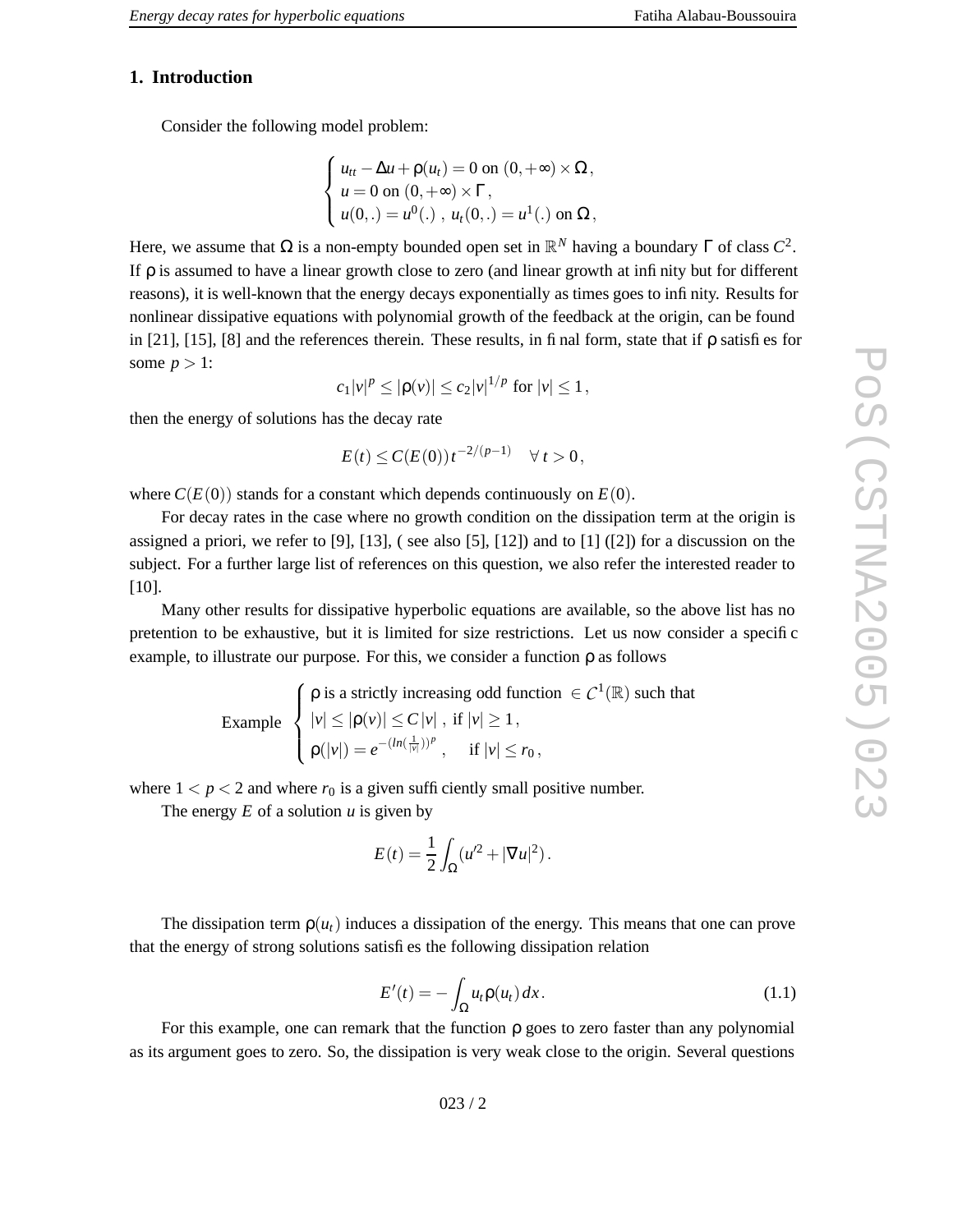A positive general answer can be given to the abo v e questions, with limitations to the onedimensional wave equation with boundary damping for the proof of optimality. Let us first give an idea of the possible results for the above model example. We prove

**Theorem 1.** Assume that  $\Omega$ ,  $\Gamma$ , and  $\rho$  are given as above. Then the energy of solution of (1.1) *satisfies for the above example , the estimate*

$$
E(t) \leq \beta_{E(0)} \left(\Theta^{-1} \left(\frac{D}{t}\right)\right)^2,\tag{1.2}
$$

for t sufficiently large and for all  $(u_0, u_1) \in H_0^1(\Omega) \times L^2(\Omega)$ , where  $\beta_{E(0)}$  is a constant which de*pends continuously on E*(0) *and is of the form:*

$$
\beta_{E(0)} = \max(\eta_1, \eta_2 E(0)), \qquad (1.3)
$$

where  $\eta_1$ ,  $\eta_2$  and D are three positive constants which do not depend on  $E(0)$ , and where the *function* Θ *is defined by:*

$$
\Theta(x) = x^{-1} (\ln(\frac{1}{x}))^{p-1} e^{-(\ln(\frac{1}{x}))^p} \quad x \in (0,1).
$$

Similar results can be pro ved for more general hyperbolic equations, locally distributed dissipation (with localisation conditions), boundary dissipation. The purpose of this paper is to give some ideas of the important properties for the abstract equations and then of ho w one can apply these results to concrete examples.

Our method is based on weighted integral inequalities for the energy . The choice of the weight is crucial. Indeed, let us denote by  $O$  the active region on which the dissipation is effective. Then, the linear kinetic energy of the solution is given by:

$$
\int_O |u_t|^2\,dx,
$$

whereas the nonlinear kinetic energy of the solution is given by:

$$
\int_{\Omega}|\rho(u_t)|^2\,dx,
$$

To choose the weight, we point out the link that exists between dissipation of the energy and the linear and nonlinear kinetic energy. This link is made through convexity of an explicit function connected to the growth of the feedback at the origin, and requires the use of Jensen, and Young' s inequalities for convex proper functions and their convex conjugate.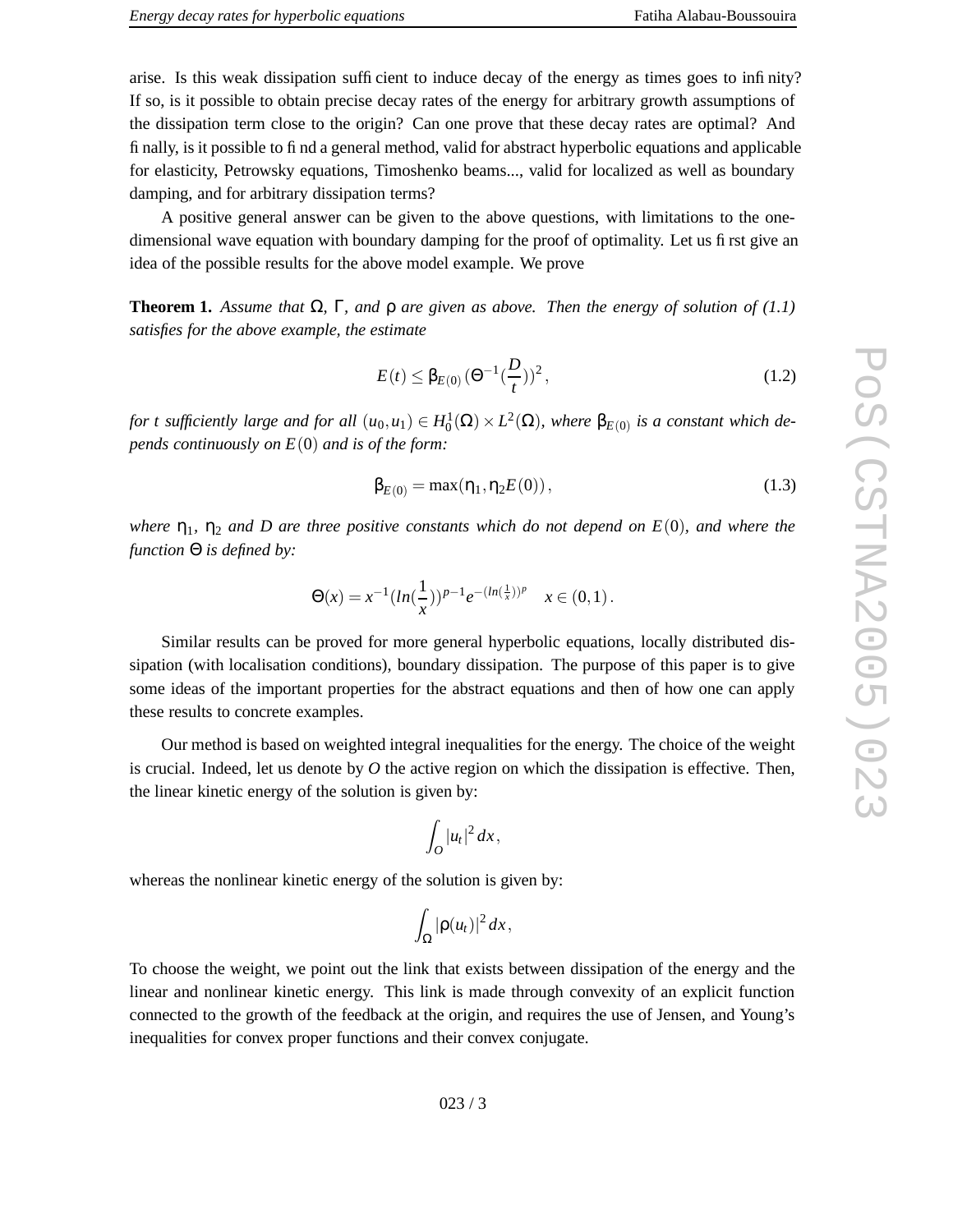## **2. Main results**

For size constraints and the clarity of the exposition, we will only state the main results concerning the locally distributed case. We refer to [1] for complete results.

Let Ω be a bounded open subset of  $\mathbb{R}^N$  with a smooth boundary denoted by Γ and ω be an open subset of  $\Omega$  of positive measure.

We set  $H = L^2(\Omega)$  and denotes by  $|\cdot|_H$  the  $L^2$ -norm on  $\Omega$  in all what follows. Let A be a coerci v e selfadjoint densely defined linear unbounded operator in *H* , with domain *D* ( *A* ) . The abo v e abstract equation can as well represent Petrowsky equation or the system of linear elasticity . We set  $V = D(A^{1/2})$ . The operator *B* is the operator defined from  $\overline{\Omega} \times H$  on *H*, by

$$
B(.,v) = \rho(.,v). \tag{2.1}
$$

We assume that the dissipation term ρ satisfies the following hypotheses:

( *H F* )  $\begin{picture}(150,10) \put(0,0){\line(1,0){10}} \put(10,0){\line(1,0){10}} \put(10,0){\line(1,0){10}} \put(10,0){\line(1,0){10}} \put(10,0){\line(1,0){10}} \put(10,0){\line(1,0){10}} \put(10,0){\line(1,0){10}} \put(10,0){\line(1,0){10}} \put(10,0){\line(1,0){10}} \put(10,0){\line(1,0){10}} \put(10,0){\line(1,0){10}} \put(10,0){\line($  $\rho \in C(\overline{\Omega} \times \mathbb{R})$  and is monotone increasing with respect to the second variable  $\rho \in \mathcal{C}(\overline{\Omega} \times \mathbb{R})$  and is monotone increasing with respect to the second variable  $\exists a \in C(\overline{\Omega})$ ,  $a \ge 0$  on  $\Omega$  and a strictly increasing odd function  $g \in C^1(\mathbb{R})$  such that  $a(x)|v| \leq |\rho(x,v)| \leq C a(x)|v|$ ,  $\forall x \in \Omega$ , if  $|v| \geq 1$ ,  $a(x)g(|v|) \leq |\rho(x,v)| \leq Ca(x)g^{-1}(|v|) , \quad \forall x \in \Omega, \text{ if } |v| \leq 1,$  $a(x) \ge a_- > 0$ ,  $\forall x \in \omega$ , ∃*r*<sup>0</sup> ∈ (0, 1), *g*(*r*<sup>0</sup>) < 1 such that the function  $\sqrt{.} g(\sqrt{.})$  is strictly convex on  $[0, r_0^2]$ and  $g \in C^2([0,r_0]), g'(0) = 0$ .

where  $g^{-1}$  denotes the inverse function of g and where C is a positive constant. Then, thanks to hypothesis (*HF*), *B* is a monotone continuous operator defined from  $\overline{\Omega} \times H$  on *H*.

**Remark:** If  $g'(0) \neq 0$ , then g has a linear growth at the origin. In this case, it is well-known that the energy of the system decays exponentially .

We consider the following second order equation:

$$
u''(t)(.) + Au(t)(.) + B(., u'(t)(.)) = 0 \t t > 0,
$$
  

$$
u(0)(.) = u^{0}(.) , u'(.) = u^{1}(.) ,
$$
 (2.2)

where We recall the following existence and regularity result (see e.g. [6 ] for the proof) using the theory of maximal nonlinear monotone operator:

**Proposition 2.** Assume hypothesis (HF). Then for all  $(u^0, u^1) \in V \times H$ , the problem (2.2) has a unique solution  $u \in C([0,+\infty);V) \times C^1([0,+\infty);H)$ . Moreover, for all  $(u^0,u^1) \in D(A) \times V$ , the solution of (2.2) is in  $L^{\infty}([0,+\infty);D(A)) \times W^{1,\infty}([0,+\infty);V) \times W^{2,\infty}([0,+\infty);H)$  and its energy *defined by:*

$$
E(t) = \frac{1}{2} \left( |u'(t)|_H^2 + |A^{1/2}u(t)|_H^2 \right),
$$
\n(2.3)

*satisfies the following dissipation relation:*

$$
E'(t) = -\int_{\Omega} u'(t)(x)\rho(x, u'(t)(x) dx \le 0.
$$
 (2.4)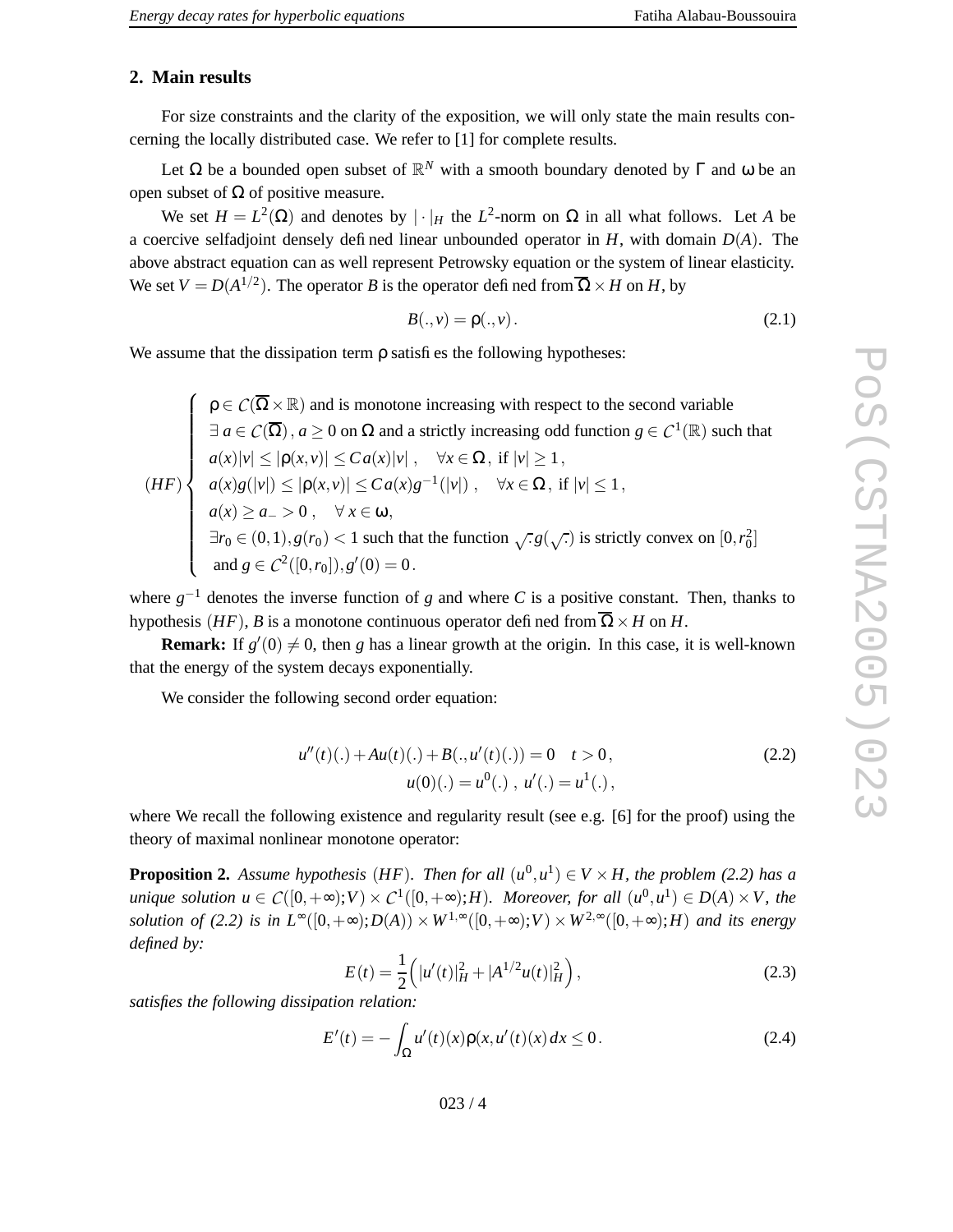We need to introduce some preliminary definitions.

Assume hypothesis (HF). We first define a function *H* by

$$
H(x) = \sqrt{x}g(\sqrt{x})
$$
\n(2.5)

We then define a function  $\ddot{H}$  by

$$
\widehat{H}(x) = \begin{cases} H(x) & \text{, if } x \in [0, r_0^2], \\ +\infty & \text{, if } x \in \mathbb{R} \setminus [0, r_0^2], \end{cases} \tag{2.6}
$$

We consider the function  $F$  given by:

$$
F(y) = \begin{cases} \frac{\hat{H}^*(y)}{y} , \text{ if } y \in (0, +\infty), \\ 0 , \text{ if } y = 0, \end{cases}
$$
 (2.7)

where  $\widehat{H}^*$  stands for the convex conjugate function of  $\widehat{H}$ , that is

$$
\widehat{H}^{\star}(y) = \sup_{x \in \mathbb{R}} \{ xy - \widehat{H}(x) \}.
$$

Then *F* is a strictly increasing continuous onto function from  $[0, +\infty)$  on  $[0, r_0^2)$  (see [1] for more details). We now define a function  $f$  from  $[0, 2\beta r_0^2)$  onto  $[0, +\infty)$  by

$$
f(s) = F^{-1}(\frac{s}{2\beta}) \quad \forall \ s \in [0, 2\beta r_0^2). \tag{2.8}
$$

where  $\beta = \beta_{E(0)}$  is given by

$$
\beta_{E(0)} = \max(\eta_1, \eta_2 E(0))
$$
\n(2.9)

where  $\eta_1$  and  $\eta_2$  do not depend on  $E(0)$ . Then, one can easily show that f is a nonnegative  $C^1$  and strictly increasing function defined from  $[0,2\beta r_0^2)$  onto  $[0,+\infty)$  (see [1] for the proof). For  $r_0$  as in hypothesis (HF) and  $β = β_{E(0)}$  defined as above, we set

$$
\mathcal{F} = \mathcal{F}_{\beta_{E(0)}, r_0^2} = \left\{ f \in C^1 \left( [0, 2\beta_{E(0)} r_0^2), [0, \infty) \right) ,\right. \n
$$
f \text{ strictly increasing, nonnegative and onto } \left\}.
$$
\n(2.10)
$$

We prove the following key result for obtention of energy decay rates:

**Theorem 3.** Assume hypothesis (HF). Let  $\delta_i > 0$  for  $i = 1, 2, 3$  and  $(u^0, u^1) \in V \times H$ , satisfying  $0<|u^1|_H^2+|A^{1/2}u^0|_H^2$  be given and  $f$  be defined as in (2.8) We assume that the energy E defined by *(2.3) associated to the solution of (2.2) satisfies*

$$
\int_{S}^{T} f(E(t))E(t)dt \leq \delta_1 E(S)f(E(S)) + \delta_2 \int_{S}^{T} f(E(t)) \Big(\int_{\Omega} |\rho(x, u'(t)(x))|^2 dx\Big) dt + \delta_3 \int_{S}^{T} f(E(t)) \Big(\int_{\omega} |u'(t)(x)|^2 dx\Big) dt. \tag{2.11}
$$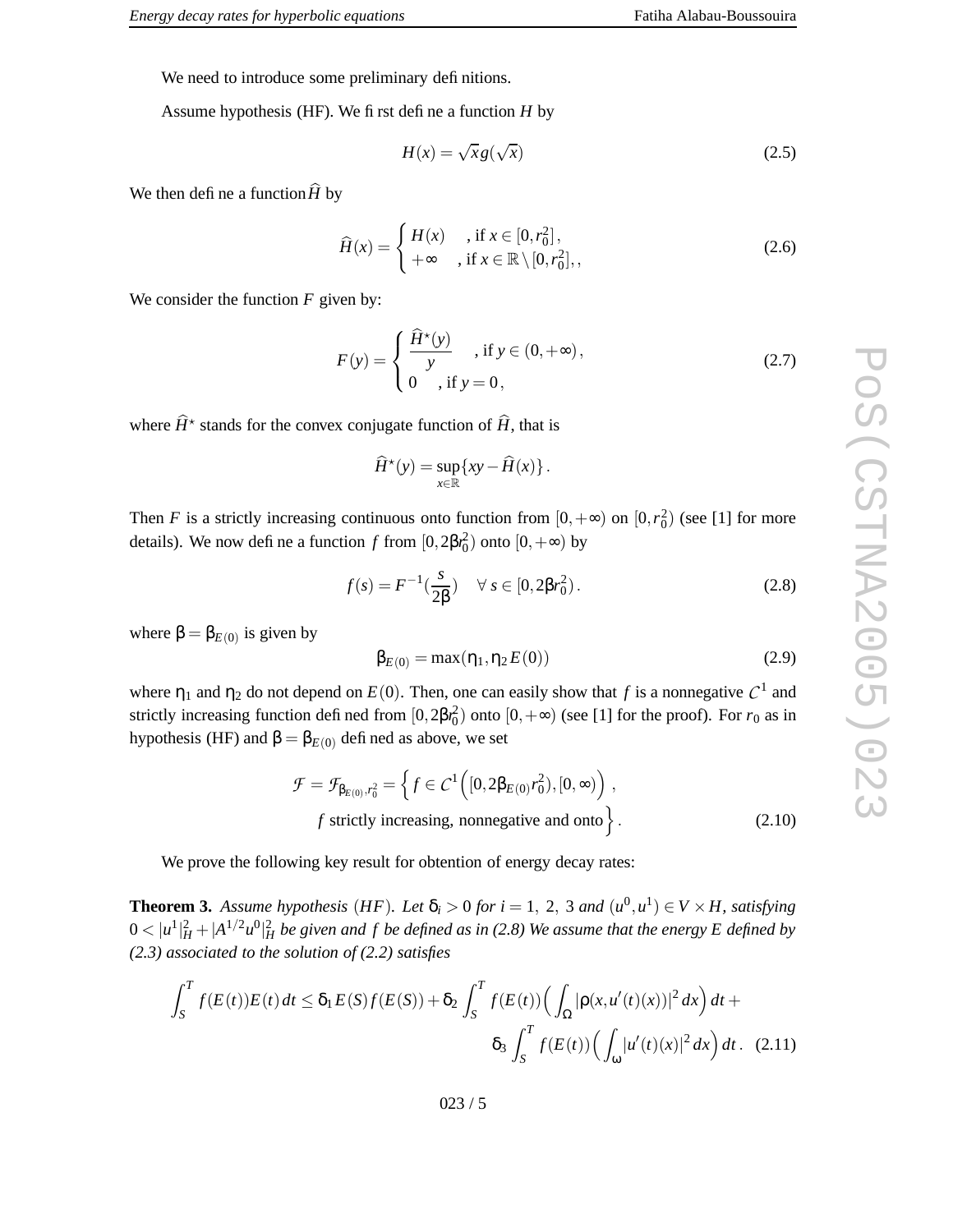*Then E satisfies the estimate:*

$$
E(t) \le 2\beta_{E(0)} z^2(t) \frac{z(t)g'(z(t)) - g(z(t))}{z(t)g'(z(t)) + g(z(t))}, \quad \forall t \ge \frac{T_0}{H'(r_0^2)},
$$
\n(2.12)

*where*

$$
z(t) = \phi^{-1}(\frac{t}{T_0}).
$$
\n(2.13)

*Here,*  $\phi$  *is the strictly decreasing and onto function defined from*  $(0, r_0]$  *on*  $\left[\frac{1}{H'(r_0)}\right]$  $\frac{1}{H'(r_0^2)}, +\infty$ ) *by*:

$$
\phi(v) = \frac{2v}{vg'(v) + g(v)} + 4\alpha(v),
$$
\n(2.14)

*where* α *is defined on* ( 0 , *r* 0 ] *by the following integral expression*

$$
\alpha(\tau) = \int_{\tau}^{r_0} \frac{g(u)(u^2 g''(u) + u g'(u) - g(u))}{(u g'(u) + g(u))^2 (u g'(u) - g(u))} du,
$$
\n(2.15)

**Remarks:** Estimates such as (2.11) are obtained using the multiplier method combined eventually with the sharp trace regularity method [10].

The terms

$$
\int_{\Omega} |\rho(x, u'(t)(x))|^2 dx dt \text{ and } \int_{\omega} |u'(t)(x)|^2 dx dt,
$$

are respecti vely the nonlinear and linear kinetic energy of the corresponding solution. Hence, the previous theorem tells that if one can control a weighted *L* 1 -norm of the energy in terms of weighted norms of the linear and nonlinear kinetic energy , then one can deduce the rate at which the energy decays.

We did not consider in the previous results the trivial case for which  $E(0) = 0$ . Indeed, if  $(u_0, u_1) = (0, 0)$ , then  $E(t) = 0$  for all  $t \ge 0$ , thanks to the decay of E.

### **3. Applications to hyperbolic equations**

To prove the desired decay of the energy, we will apply Theorem 3. For this, we need to prove an estimate of the form (2.11). We choose to apply this result to the wave equation. But any other equation for which a multiplier method works for the linear case could be treated in a similar way. The estimate (2.11) will be obtained by the piecewise multiplier method. This method has been initiated by K. Liu [11 ] (for observability results). Then, Martinez [13 ] has de velopped this method for stabilization results for the w av e equation.

Let Ω be a bounded open subset of  $\mathbb{R}^N$  with a smooth boundary denoted by Γ. We assume that  $\omega$  is an open subset of  $\Omega$  of positive measure. We consider the following wave equation with nonlinear damping  $\rho(.,u_t)$ :

$$
\begin{cases}\n\partial_{tt}u - \Delta u + \rho(x, u_t) = 0 & \text{in } \Omega \times \mathbb{R}, \\
u = 0 & \text{on } \Sigma = \Gamma \times \mathbb{R}, \\
(u, \partial_t u)(0) = (u^0, u^1) & \text{on } \Omega,\n\end{cases}
$$
\n(3.1)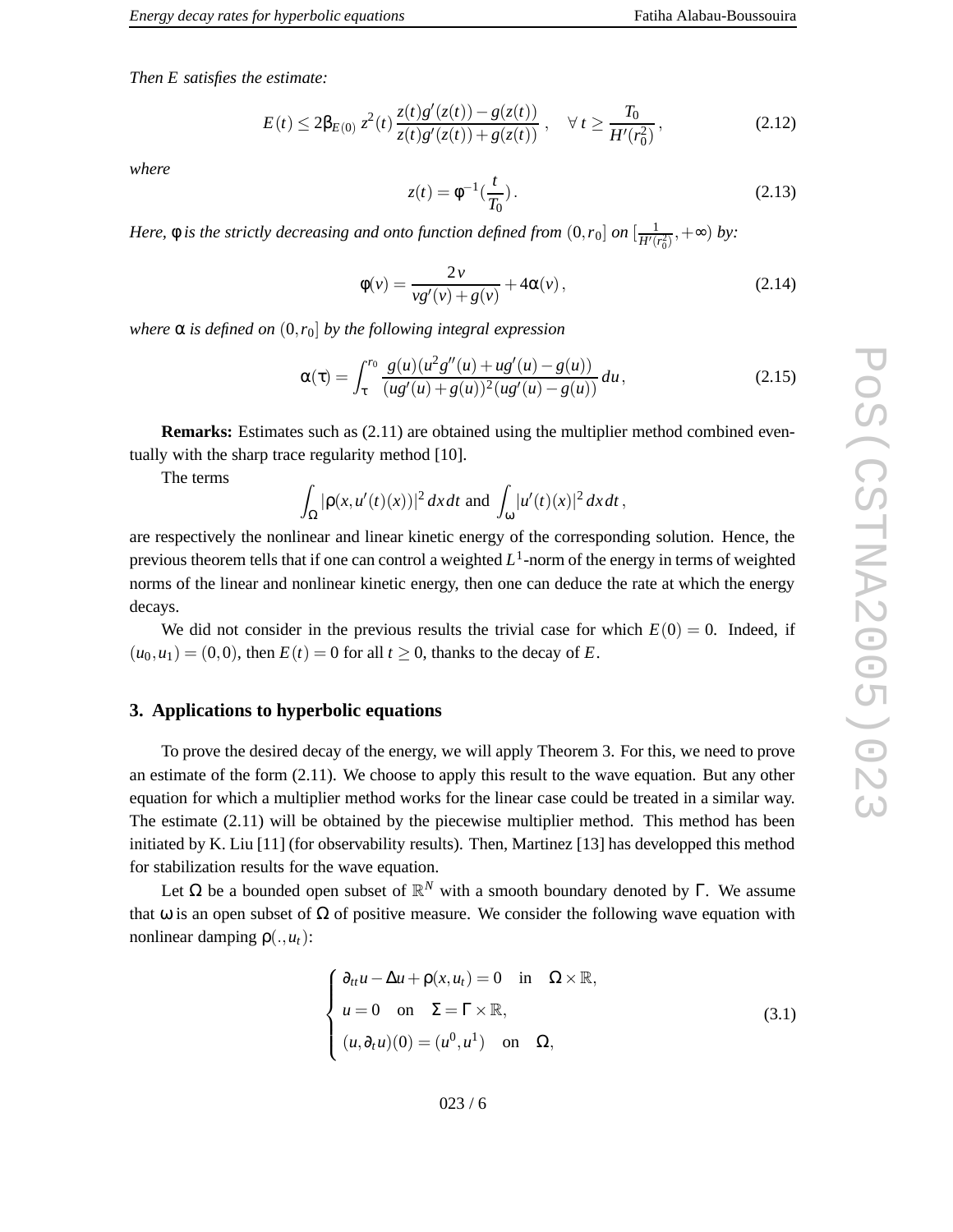Hence, *u* is a solution of an equation of the form (2.2), where *A* is given by  $D(A) = H^2(\Omega) \cap H_0^1(\Omega)$ ,  $A = -\Delta$  and  $B(., v) = \rho(., v)$ . Here  $D(A^{1/2}) = H_0^1(\Omega)$ .

We define the energy of a solution by

$$
E(t) = \frac{1}{2} (\int_{\Omega} |u_t|^2 + |\nabla u|^2) \, dx.
$$

We make the assumption  $(HF)$  on the feedback. With further geometric assumptions on the active region ω, stabilization (even in the linear case) holds (see [3]). We consider here the geometric assumptions which guarantee that a multiplier type method works. We refer the readers to [3] for a microlocal analysis in the linear case and to [9] for sharp trace regularity results which in both cases lead to much sharper and more general geometric conditions than the multiplier method.

We use the following notations. If  $\Omega_j \subset \Omega$  is a Lipschitz domain, we denote by  $\Gamma_j$  its boundary and by  $v_j$  the outward unit normal to  $\Gamma_j$ . Moreover, if U is a subset of  $\mathbb{R}^N$  and  $x \in \mathbb{R}^N$ , we set  $d(x, U) = \inf_{y \in U} |x - y|$ , and  $\mathcal{N}_{\mathbf{E}}(U) = \{x \in \mathbb{R}^N, d(x, U) \le \varepsilon\}.$ 

We make the following geometric assumptions on  $\Omega$  and  $\omega$  as in [11] and [13] (for use of the piecewise multiplier method):

 $(HG)$   $\begin{cases} \exists \varepsilon > 0, \text{ domains } \Omega_j \subset \Omega \text{ with Lipschitz boundary } \Gamma_j \text{ for } 1 \le j \le J \text{ and points } x_j \text{ in } \mathbb{R}^N \\ \text{such that } \Omega_i \cap \Omega_j = \emptyset \quad \text{if } i \ne j, \\ \Omega \cap \mathcal{N}_\varepsilon \Big[ \cup_j \gamma_j(x_j) \cup (\Omega \setminus \cup_j \Omega_j) \Big] \subset \omega, \end{cases}$ such that  $\Omega_i \cap \Omega_j = \emptyset$  if  $i \neq j$ ,  $\Omega \cap \mathcal{N}_\varepsilon\Big[$  $\cup_j \gamma_j(x_j) \cup (\Omega \setminus \cup_j \Omega_j)$  $\subset$  ω,

where  $\gamma_j(x_j) = \{x \in \Gamma_j, (x - x_j) \cdot \nu_j(x) > 0\}$ . One can remark that these assumptions are a generalization of Zuazua's assumptions in [20], where he proved stabilization of a semilinear wave equation by a damping locally distributed on a set ω provided that this set contains a neighbourhood of  $\{x \in \partial\Omega, (x - x_0) \cdot v > 0\}$ ,  $x_0$  being a fixed point in  $\mathbb{R}^N$ . In this latter case, one has a single domain  $\Omega_1 = \Omega$  and v is the unit outward normal to  $\Gamma$ . Then, we prove:

**Theorem 4.** Assume the above hypotheses (HF), (HG) and that  $\Omega$  is of class  $C^2$ . Let  $(u_0, u_1) \in$  $H_0^1(\Omega) \times L^2(\Omega)$  be given, and let f be an arbitrary function in the set  $\mathcal{F}_{\beta_{E(0)},r_0^2}$  defined by (2.10). Then, there exist positive contants  $\delta_i$  for  $i=1,\ldots,4$ , independent on f and on  $(u_0,u_1)$  such that the *energy of the solutions of (3.1) satisfies the estimate (2.11).*

Using this result with Theorem 3, we deduce the following corollary .

**Corollary 5.** Assume the above hypotheses of Theorem 4. Let  $(u_0, u_1) \in H_0^1(\Omega) \times L^2(\Omega)$  be given. *Then* the energy of the solutions of  $(3.1)$  satisfies the decay estimate  $(2.12)$  for all  $(u_0, u_1) \in$  $H_0^1(\Omega) \times L^2(\Omega)$ , where *z* is given by (2.13),  $\phi$  and  $\alpha$  are respectively given by (2.14) and (2.15), *and* where  $T_0$  does not depend on  $(u_0, u_1)$ .

# **4. Examples of energy decay rates**

We consider five representative examples of different behavior of the dissipation term close to zero, from polynomial up to exponential. We show, how the general formula  $(2.12)-(2.15)$  leads to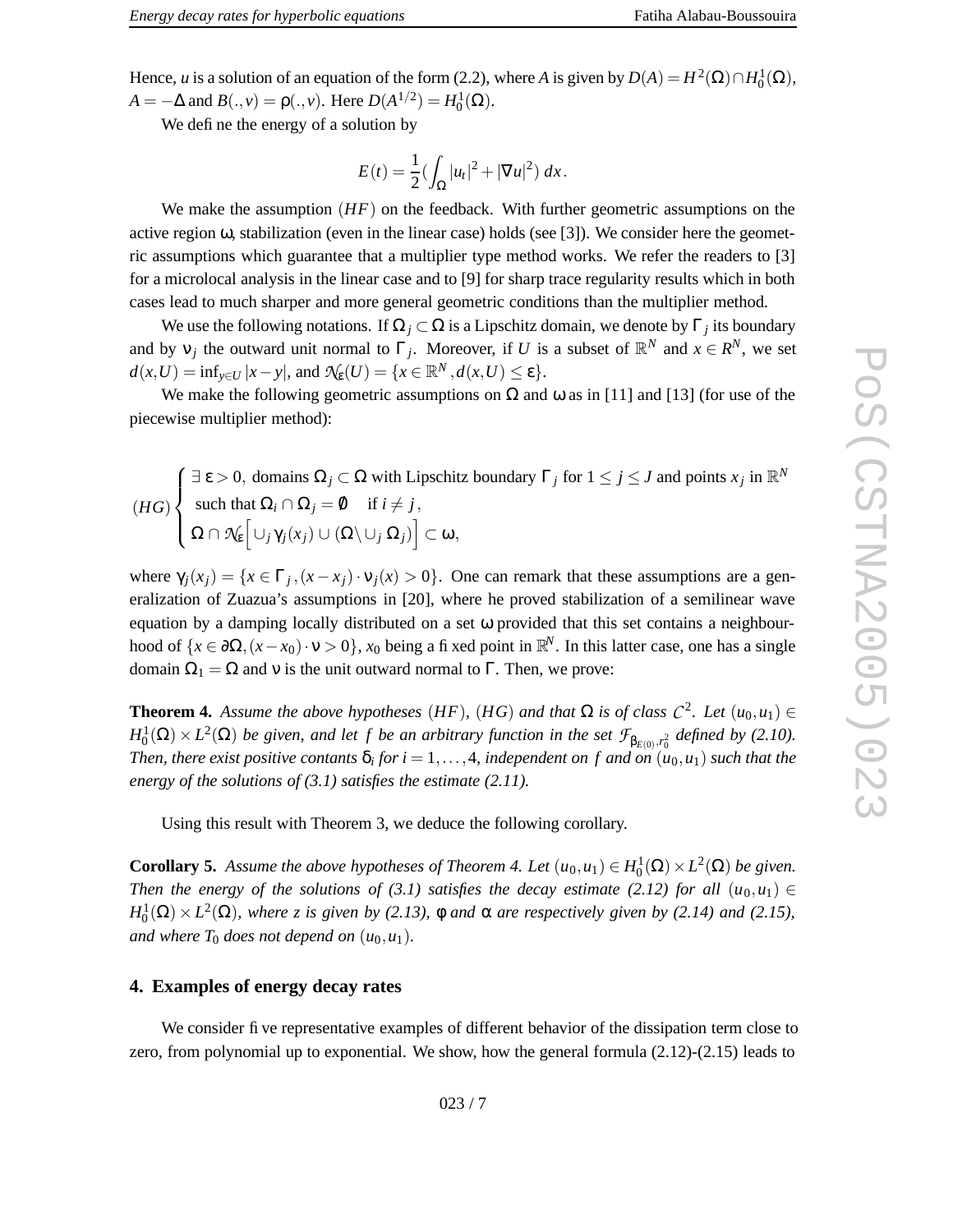In all what follows, we just give the expression of the function  $g$  on an interval of the form  $(0, r_0]$  where  $r_0 > 0$  is chosen sufficiently small so that the hypotheses of Theorem 4 hold. The function  $g$  is then suitably extended to  $\mathbb{R}$ .

**Theorem 6.** *We assume the above geometric hypotheses and that the function g is given by the* expressions below on an interval  $(0, r_0]$  where  $r_0 > 0$  is chosen sufficiently small so that the hy*potheses of Theorem 4 hold. The function g is then suitably extended to* R *(as a strictly increasing, odd, C* 1 *function with linear growth at* ∞*). Then, we have the following results:*

**Example 1:** *let g be given by*  $g(x) = x^p$  *where*  $p > 1$  *on*  $(0, r_0]$ *.* 

*Then the energy of solution of (3.1) satisfies the estimate*

$$
E(t) \leq \beta_{E(0)} t^{\frac{-2}{p-1}},
$$
\n(4.1)

for t sufficiently large and for all  $(u_0, u_1) \in H_0^1(\Omega) \times L^2(\Omega)$  and where  $\beta_{E(0)}$  is defined as in (2.9).

**Example 2:** *let g be given by*  $g(x) = e^{-\frac{1}{x}}$  *on*  $(0, r_0]$ *.* 

*Then the energy of solution of (3.1) satisfies the estimate*

$$
E(t) \leq \beta_{E(0)} (\Theta^{-1}(\frac{D}{t}))^2, \qquad (4.2)
$$

for t sufficiently large and for all  $(u_0,u_1)\in H_0^1(\Omega)\times L^2(\Omega)$ , where  $\beta_{E(0)}$  is defined as in (2.9) and *the function* Θ *is defined by*

$$
\Theta(x) = \frac{e^{-\frac{1}{x}}}{x^2} \quad x > 0.
$$

*Moreover the following property holds*

$$
\lim_{t \longrightarrow \infty} \left( \frac{\Theta^{-1}(\frac{1}{t})}{g^{-1}(\frac{1}{t})} \right) = 1.
$$

*so that the energy satisfies the estimate* 

$$
E(t) \leq \beta_{E(0)} (ln(t))^{-2},
$$

**Example 3:** *let g be given by*  $g(x) = x^p (\ln(\frac{1}{x}))$  $(\frac{1}{x})^q$  *where*  $p > 2$  *and*  $q > 1$  *on*  $(0, r_0]$ *.* 

*Then the energy of solution of (3.1) satisfies the estimate*

$$
E(t) \leq \beta_{E(0)} (\Theta^{-1}(\frac{D}{t}))^2
$$
,

for t sufficiently large and for all  $(u_0,u_1)\in H_0^1(\Omega)\times L^2(\Omega)$ , where  $\beta_{E(0)}$  is defined as in (2.9) and *the function* Θ *is defined by*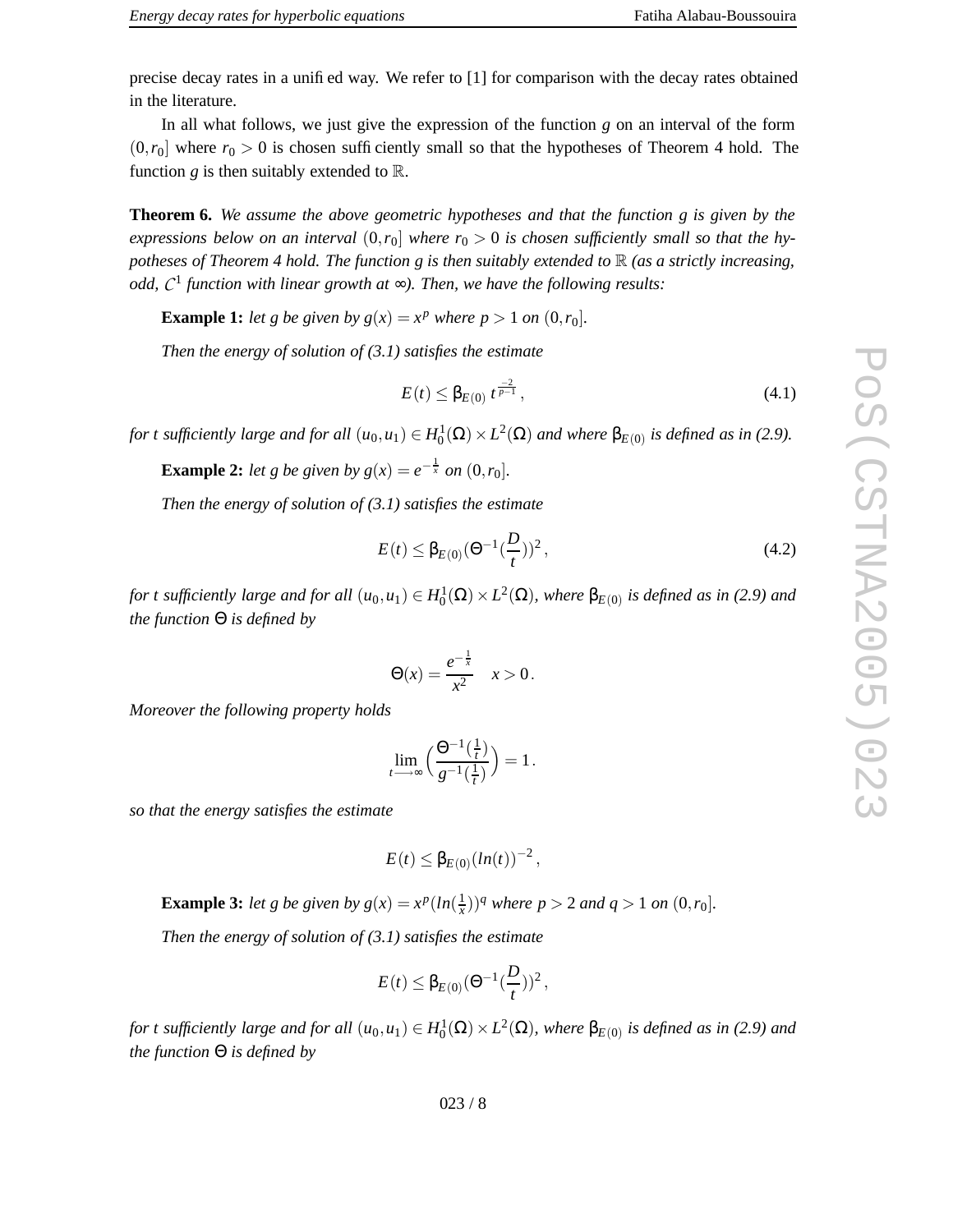$$
\Theta(x) = x^{p-1} (ln(\frac{1}{x}))^q \quad x \in (0,1).
$$

**Example 4:** let g be given by  $g(x) = e^{-(\ln(\frac{1}{x}))^p}$  where  $1 < p < 2$  on  $(0, r_0]$ .

*Then the energy of solution of (3.1) satisfies the estimate*

$$
E(t) \leq \beta_{E(0)} (\Theta^{-1}(\frac{D}{t}))^2
$$
,

for t sufficiently large and for all  $(u_0,u_1)\in H_0^1(\Omega)\times L^2(\Omega)$ , where  $\beta_{E(0)}$  is defined as in (2.9) and *the function* Θ *is defined by*

$$
\Theta(x) = x^{-1} (\ln(\frac{1}{x}))^{p-1} e^{-(\ln(\frac{1}{x}))^p} \quad x \in (0,1).
$$

**Example 5:** *let g be given by*  $g(x) = x(ln(\frac{1}{x}))$  $(\frac{1}{x})$ <sup> $-p$ </sup> where  $p > 0$ .

*Then the energy of solution of (3.1) satisfies the estimate*

$$
E(t) \le p\beta_{E(0)}e^{-2(\frac{t}{D})^{1/(p+1)}}(\frac{D}{t})^{1/(p+1)}
$$
\n(4.3)

for t sufficiently large and for all  $(u_0, u_1) \in H_0^1(\Omega) \times L^2(\Omega)$  and where  $\beta_{E(0)}$  is defined as in (2.9).

**Remark:** Only very few results are available on optimality. We refer to [6], [18] and [17] and the references therein for such results. Using Vancostenoble and Martinez results [17], we can show that the results for the four first above examples for a one-dimensional wave equation with a boundary dissipation term, give optimal energy decay rates.

#### **5. Links between convexity and dissipation: some main ideas**

Two main different steps in nature are required for suitable energy estimates which can lead to energy decay rates. One is concerned with the estimate of a suitable weighted *L* 1 -norm of the energy in terms of the linear and nonlinear kinetic energies. This step is proved in general using multiplier types methods e ventually together with sharp trace regularity techniques. At the end of this step, an estimate of the form (2.11) is in general obtained. And that is for this step that geometric assumptions on the active region are required. The next step is to deduce from such an inequality , energy decay rates. This requires to obtain suitable "control" of the linear and nonlinear kinetic energies. This is where the link between conv exity properties of the function *H* introduced in (2.5) and the dissipation relation (2.4) is essential. The understanding of this link allows us to choose the "optimal" weight function, optimal in the sense that it leads to precise decay rates (shown to be optimal for se veral examples).

#### **Step 1: Estimate of the nonlinear kinetic energy:**

The nonlinear kinetic energy is given by: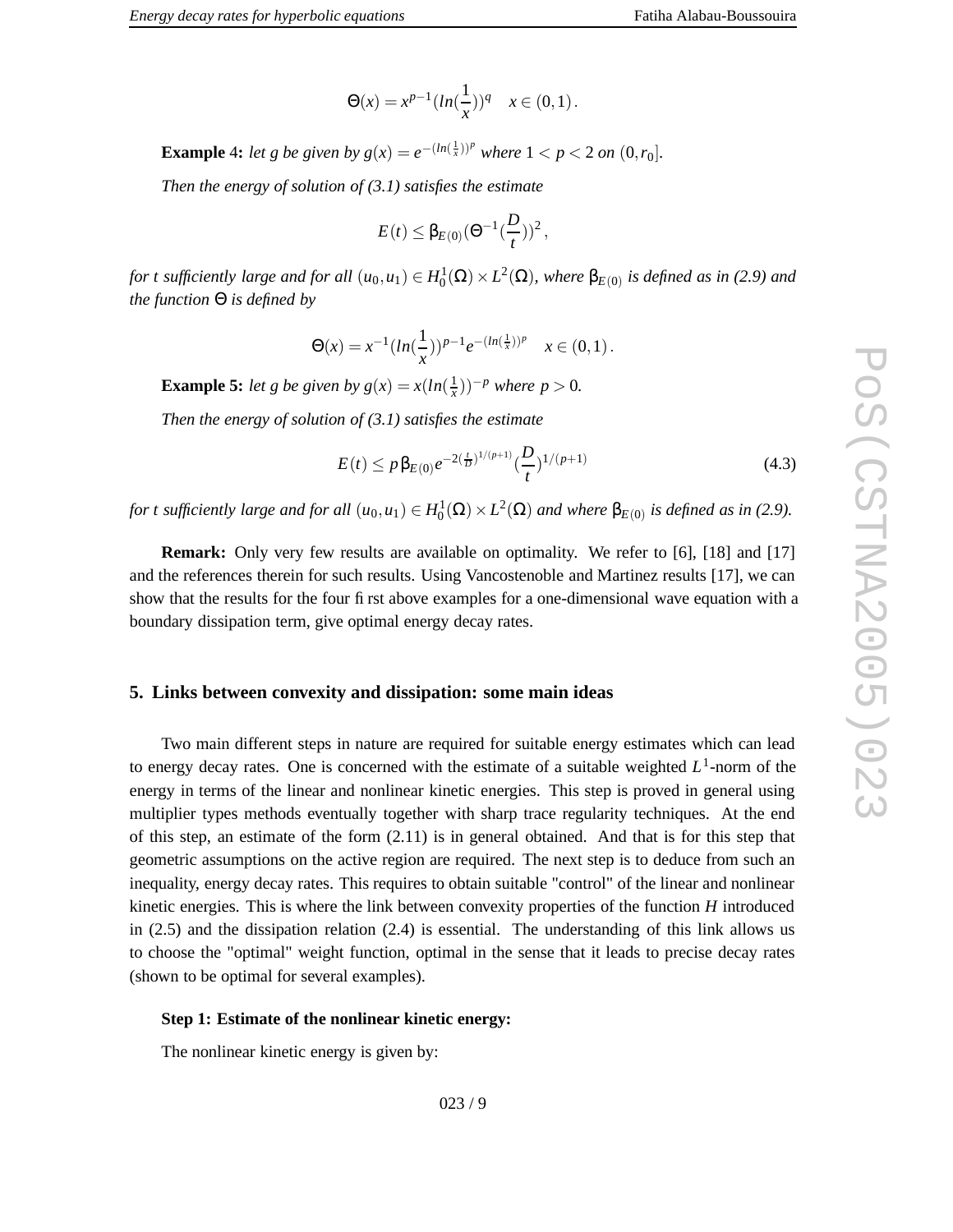$$
\int_{S}^{T} f(E(t)) \int_{\Omega} |\rho(x, u'(t)(x))|^2 dx dt.
$$

To estimate this energy, we introduce for all fixed  $t \ge 0$ , a partition  $\{\Omega_1', \Omega \setminus \Omega_1'\}$ , of  $\Omega$ , where  $\Omega_1^t = \{x \in \Omega, |u'(t)(x)| \le \varepsilon_0\}$  and  $\varepsilon_0 = g(r_0)$ . One can prove, that there exists a known constant  $c_g > 0$  such that

$$
\frac{1}{|\Omega_1^t|} \int_{\Omega_1^t} c_g^2 |\rho(x, u'(t)(x))|^2 dx \in [0, r_0^2],
$$

which is the domain of convexity of  $H$ , and thanks to Jensen's inequality, we have

$$
H\left(\frac{1}{|\Omega_1'|}\int_{\Omega_1'}c_g^2|\rho(x,u'(t)(x))|^2\,dx\right)\leq \frac{1}{|\Omega_1'|}\int_{\Omega_1'}c_g|\rho(x,u'(t)(x)|g(c_g|\rho(x,u'(t)(x))|)\,dx.\quad(5.1)
$$

But, thanks to  $(HF)$  and  $(5.1)$ , one can prove

$$
H\left(\frac{1}{|\Omega_1'|}\int_{\Omega_1'}c_g^2|\rho(x,u'(t)(x))|^2\,dx\right)\leq \frac{1}{|\Omega_1'|}\int_{\Omega_1'}c_gu'(t)(x)\rho(x,u'(t)(x))\,dx.\tag{5.2}
$$

On the other hand, one can also prove that

$$
H^{-1}\left(\frac{1}{|\Omega_1^t|}\int_{\Omega_1^t} c_g u'(t)(x)\rho(x, u'(t)(x)) dx\right) \in [0, r_0^2].
$$
\n(5.3)

Let now *f* be an arbitrary function in the set  $\mathcal{F}_{\beta_{E(0)}, r_0^2}$  defined by (2.10) where  $\beta = \beta_{E(0)}$  will be specified later. Then, thanks to (5.2), we obtain that

$$
\int_{S}^{T} f(E(t)) \int_{\Omega_{1}'} |\rho(x, u'(t)(x))|^{2} dx dt \leq
$$
\n(5.4)\n
$$
\int_{S}^{T} \frac{|\Omega_{1}^{t}|}{c_{g}^{2}} f(E(t)) H^{-1} \Big( \frac{1}{|\Omega_{1}^{t}|} \int_{\Omega_{1}^{t}} c_{g} u'(t)(x) \rho(x, u'(t)(x)) dx \Big) dt
$$

We define now  $\hat{H}$  as in (2.6). Then,  $\hat{H}$  is a convex and proper function. Hence, we can apply Young's inequality (see [19], [16]) to any numbers A and B in  $\mathbb{R}$ , that is

$$
AB \le \widehat{H}^*(A) + \widehat{H}(B). \tag{5.5}
$$

We apply the above inequality to  $A = A(t) = f(E(t))$  and

$$
B = B(t) = H^{-1}\left(\frac{1}{|\Omega_1^t|}\int_{\Omega_1^t} c_g u'(t)(x)\rho(x, u'(t)(x)) dx\right).
$$

Since  $B(t) \in [0, r_0^2]$ , and thanks to the dissipation relation (2.4), we deduce that

$$
\frac{|\Omega_{1}^{t}|}{c_{g}^{2}} f(E(t))H^{-1} \Big(\frac{1}{|\Omega_{1}^{t}|} \int_{\Omega_{1}^{t}} c_{g} u'(t)(x) \rho(x, u'(t)(x)) dx \leq
$$
\n
$$
\frac{|\Omega_{1}^{t}|}{c_{g}^{2}} \widehat{H}^{*}(f(E(t))) + \frac{1}{c_{g}} \int_{\Omega_{1}^{t}} u'(t)(x) \rho(x, u'(t)(x)) dx \leq
$$
\n
$$
\frac{|\Omega|}{c_{g}^{2}} \widehat{H}^{*}(f(E(t))) + \frac{1}{c_{g}} (-E'(t))
$$
\n(5.6)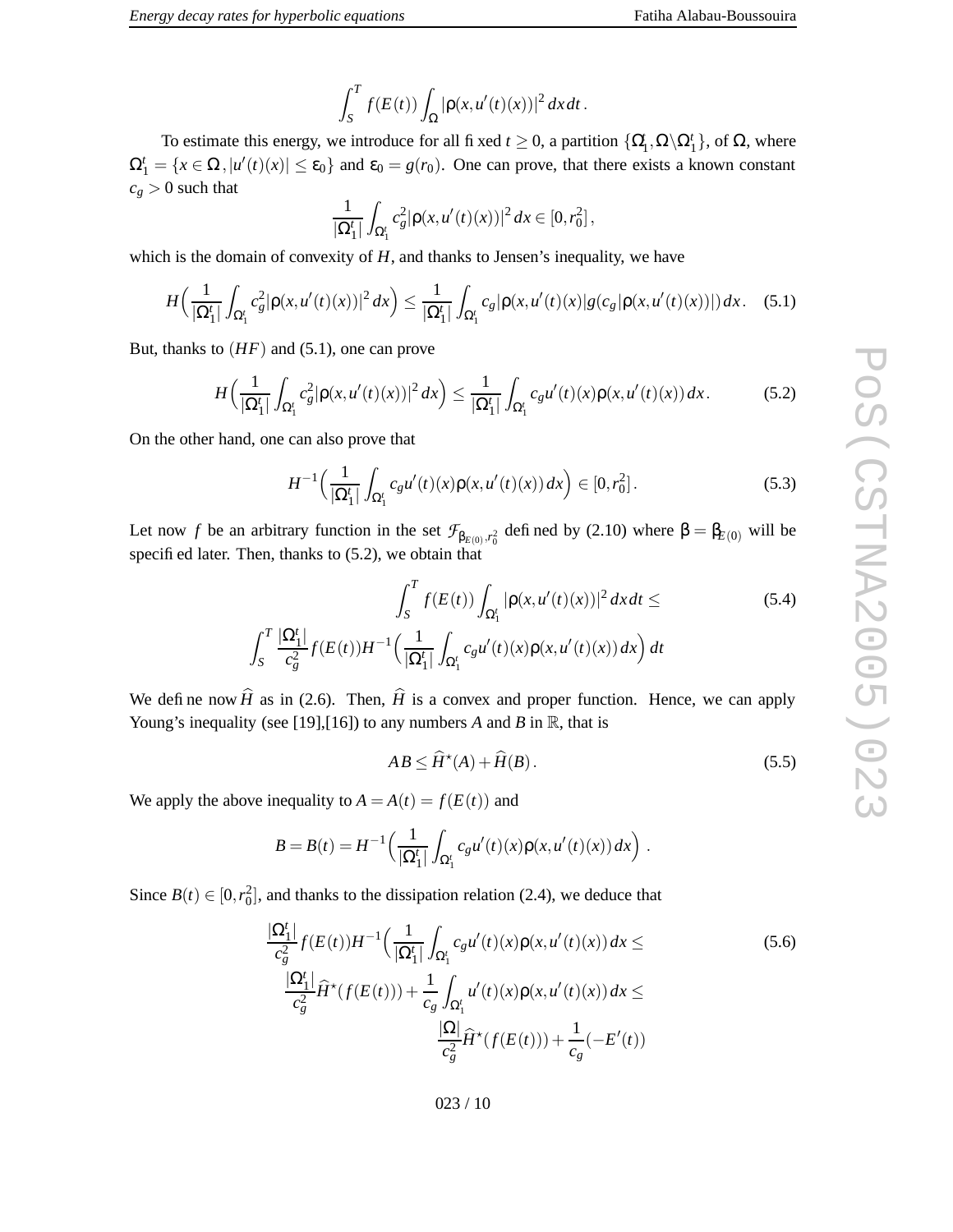$$
\int_{S}^{T} f(E(t)) \int_{\Omega_{1}'} |\rho(x, u'(t)(x))|^{2} dx dt \leq \frac{|\Omega|}{c_{g}^{2}} \int_{S}^{T} \widehat{H}^{\star}(f(E(t))) dt + \frac{1}{c_{g}} E(S) , \quad \forall \ 0 \leq S \leq T. \tag{5.7}
$$

On  $\Omega \backslash \Omega_1^t$ , we use the fact that  $\rho$  has a linear growth with respect to the second variable. Hence, one can pro v e that

$$
\int_{S}^{T} f(E(t)) \int_{\Omega - \Omega_1'} |\rho(x, u'(t)(x))|^2 dx dt \le \frac{1}{c_g} E(S) f(E(S)).
$$
\n(5.8)

Fatiha Alabau-Boussouira

Both estimates (5.7) and (5.8) lead to the following estimate of the nonlinear kinetic energy for all  $0 \leq S \leq T$ 

$$
\int_{S}^{T} f(E(t)) \int_{\Omega_{1}'} |\rho(x, u'(t)(x))|^{2} dx dt \leq \frac{|\Omega|}{c_{g}^{2}} \int_{S}^{T} \widehat{H}^{*}(f(E(t))) dt + \frac{1}{c_{g}} E(S) + \frac{1}{c_{g}} E(S) f(E(S)).
$$
\n(5.9)

#### **Estimate of the linear kinetic energy on the acti v e region:**

The linear kinetic energy on the active region is defined by:

$$
\int_S^T f(E(t)) \int_{\omega} |u'(t)(x)|^2 dx dt.
$$

To estimate this energy, we introduce for all fixed  $t \ge 0$ , a partition  $\{\omega_1^t, \omega \setminus \omega_1^t\}$ , of  $\omega$ , where  $\omega_1^t = \{x \in \omega, |u'(t)(x)| \le \varepsilon_1\}$  and  $\varepsilon_1 = \min(r_0, g(r_1)),$  with  $r_1^2 = H^{-1}(c_1a - c_gH(r_0^2)).$ 

Using  $(HF)$ , the dissipation relation and proceeding in a similar way than for the nonlinear kinetic energy, one can prove that

$$
\int_{S}^{T} f(E(t)) \int_{\omega_1'} |u'(t)(x)|^2 dx dt \leq |\omega| \int_{S}^{T} \widehat{H}^{\star}(f(E(t))) dt + cE(S), \quad \forall \ 0 \leq S \leq T. \tag{5.10}
$$

On  $ω - ω_1^t$ , we use once again the linear growth of  $ρ$ . This implies

$$
\int_{S}^{T} f(E(t)) \int_{\omega - \omega_1'} |u'(t)(x)|^2 dx dt \le cE(S)f(E(S)).
$$
\n(5.11)

Using these tw o last inequalities, we obtain the following estimate of the linear kinetic energy on the active region

$$
\int_{S}^{T} f(E(t)) \int_{\omega} |u'(t)(x)|^{2} dx dt \leq |\omega| \int_{S}^{T} \widehat{H}^{\star}(f(E(t))) dt + cE(S) +
$$
  

$$
cE(S)f(E(S)), \quad \forall \ 0 \leq S \leq T.
$$
 (5.12)

Inserting now  $(5.9)$ , and  $(5.12)$  in  $(2.11)$ , we obtain

$$
\int_{S}^{T} f(E(t))E(t) dt \leq (\delta_1 + \frac{\delta_2}{c_g} + c\delta_3)E(S)f(E(S)) + (\frac{\delta_2}{c_g} + c\delta_3E(S)) + (\delta_2 \frac{|\Omega|}{c_g^2} + \delta_3|\omega|) \int_{S}^{T} \widehat{H}^{\star}(f(E(t))) dt.
$$
\n(5.13)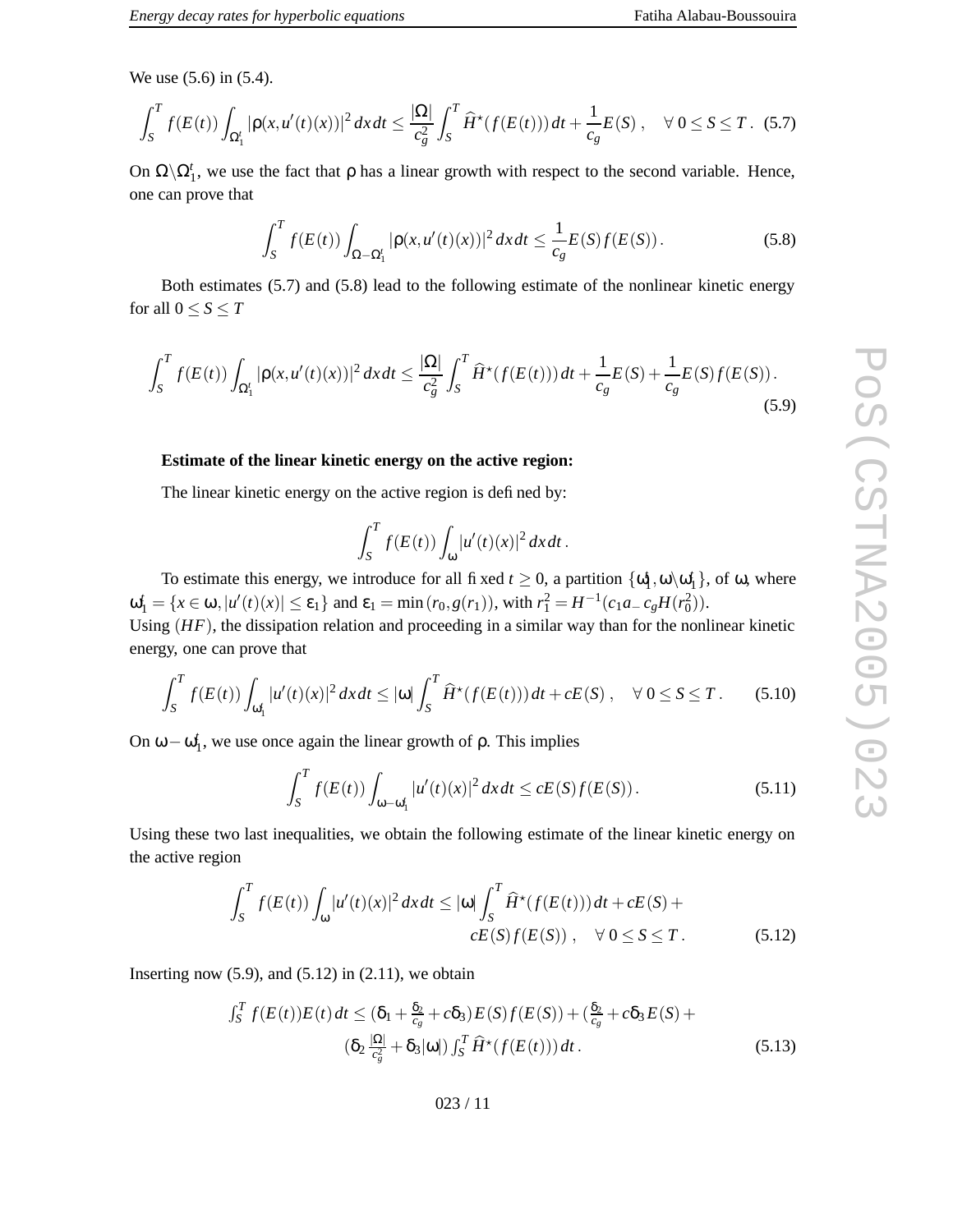We define *F* by (2.7). We recall that *F* is a strictly increasing function from  $[0, +\infty)$  onto  $[0, r_0^2)$ . We also choose a real number  $\beta = \beta_{E(0)}$  as follows:

$$
\beta = \max\left(\delta_3 |\omega| + \frac{\delta_2 |\Omega|}{c_g^2}, \frac{E(0)}{2F(H'(r_0^2))}\right) \tag{5.14}
$$

Now, we choose the weight function  $f$  as announced, that is:

$$
f(s) = F^{-1}(\frac{s}{2\beta}) \quad \forall \ s \in [0, 2\beta r_0^2). \tag{5.15}
$$

Then *f* is a strictly increasing function from  $[0,2\beta r_0^2)$  onto  $[0,+\infty)$ . Moreover *f* satisfies the relation:

$$
\beta \widehat{H}^{\star}(f(s)) = \frac{1}{2} s f(s) \quad \forall s \in [0, 2\beta r_0^2).
$$

Since *E* is nonincreasing, we have

$$
E(t) \leq E(0) < E(0) \frac{r_0^2}{F(H'(r_0^2))} \leq 2\beta r_0^2 \quad \forall \ t \geq 0.
$$

Hence, one has in particular:

$$
\beta \widehat{H}^{\star}(f(E(t))) = \frac{1}{2}E(t)f(E(t)) \quad \forall t \ge 0.
$$
\n(5.16)

With this choice of  $\beta$  and f, the last term on the right hand side of (5.13) is bounded above by

$$
\frac{1}{2} \int_{S}^{T} E(t) (f(E(t))) dt.
$$
 (5.17)

We insert the estimate  $(5.17)$  in  $(5.13)$ . This gives

$$
\int_S^T E(t) F^{-1}(\frac{E(t)}{2\beta}) dt \leq 2(\delta_1 + \frac{\delta_2}{c_g} + c\delta_3) E(S) F^{-1}(\frac{E(S)}{2\beta}) + 2(\frac{\delta_2}{c_g} + c\delta_3 E(S)).
$$

Hence, the energy *E* satisfies the estimate

$$
\int_{S}^{T} E(t) F^{-1}(\frac{E(t)}{2\beta}) dt \leq T_0 E(S) \quad \forall \ 0 \leq S \leq T,
$$
\n(5.18)

where  $T_0$  is independent of  $E(0)$  and, with our choice of  $\beta$  is given by

$$
T_0 = 2\left(\frac{\delta_2}{c_g} + c\,\delta_3 + (\delta_1 + \frac{\delta_2}{c_g} + c\,\delta_3)H'(r_0^2)\right) \tag{5.19}
$$

Once, the above weighted integral inequality is obtained for  $E$ , we can conclude by a final step described shortly in the following result.

**Theorem 7.** Let g be a given odd, strictly increasing  $C^1$  function from  $\mathbb R$  to  $\mathbb R$  such that  $g'(0) = 0$ . We assume that there exists  $r_0 > 0$  such that g is of class  $C^2$  on  $[0,r_0]$  and the function H defined by (2.5) is strictly convex on  $[0,r_0^2]$ . We define  $\widehat{H}$  and F by (2.6) and (2.7) respectively. Moreover,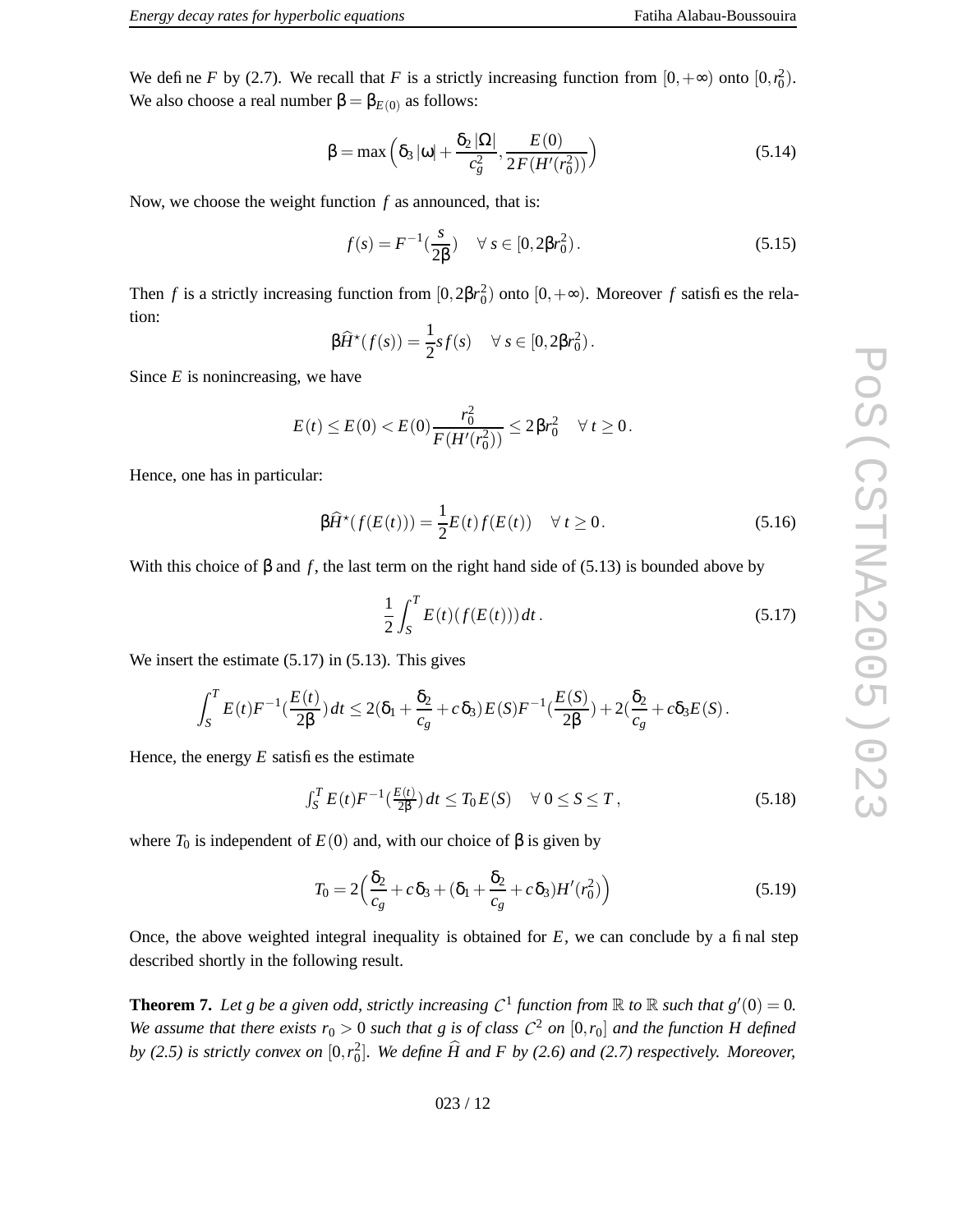*let T*0 > 0 *be a fixed real number, E be a given nonincreasing , absolutely continuous, nonnegative real function defined on*  $[0, +\infty)$ *, and*  $\beta > 0$  *a given real number such that* 

$$
0 < \frac{E(0)}{2F(H'(r_0^2))} \le \beta,\tag{5.20}
$$

*and,*

$$
\int_{S}^{T} E(t) F^{-1}(\frac{E(t)}{2\beta}) dt \le T_0 E(S), \quad \forall 0 \le S \le T.
$$
 (5.21)

*Then, E decays at infinity as follows:*

$$
E(t) \le 2\beta z^2(t) \frac{z(t)g'(z(t)) - g(z(t))}{z(t)g'(z(t)) + g(z(t))}, \quad \forall t \ge \frac{T_0}{H'(r_0^2)},
$$
\n(5.22)

 $where z, \phi$  *and*  $\alpha$  *are respectively defined as in* (2.13), (2.14) *and* (2.15).

## **References**

- [1] F . A L A BAU B O U S S O U I R A , *Convexity and weighted integral inequalities for energy decay rates of nonlinear dissipative hyperbolic systems* . Appl. Math. and Optimization 51, no. 1, 61–105 (2005).
- [2] F . A L A BAU B O U S S O U I R A , *Une formule générale pour le taux de décroissance des systèmes dissipatifs non linéaires* . C. R. Acad. Sci. Paris Sér I Math, 338: 35–40 (2004).
- [3] C . B A R D O S , G . L E B EAU , J . RAU C H *Sharp sufficient conditions for the observation, control, and stabilization of waves from the boundary* . SIAM J. Control Optimization 30, 1024–1065 (1992).
- [4] F . B U C C I , *Uniform decay rates of solutions to a system of coupled PDE' s with nonlinear internal dissipation* . Diff. and Integral Equations 16, 865–896 (2003).
- [5] M . M . C AVA L C A N T I , V . N . C AVA L C A N T I , P . M ART I N E Z *Existence and decay rates estimates for the wave equation with nonlinear boundary damping and source term* . To appear in J. of Diff. Equations.
- [6] A . H A RAU X , *Nonlinear evolution equations—global behavior of solutions* . Lecture Notes in Mathematics 841, Springer-Verlag Berlin-NewYork (1981).
- [7] A . H A RAU X , E . Z U A Z U A *Decay estimates for some semilinear damped hyperbolic problems* . Arch. Rational Mech. Anal. 100, 191–206 (1988).
- [8] V . K O M O R N I K , *Exact Controllability and Stabilization. The Multiplier Method* . Collection RMA, vol. 36, Masson–John Wile y , Paris–Chicester , 1994.
- [9] I . L A S I E C K A , D . TAT A R U *Uniform boundary stabilization of semilinear wave equation with nonlinear boundary damping* . Differential and Integral Equations 8, 507–533 (1993).
- [10] I . L A S I E C K A , *Mathematical Control Theory of coupled PDE' s* . CBMS-NSF Regional Conference Series in Applied Math 75, SIAM (2002).
- [11] K . L I U , *Locally distributed control and damping for the conservative systems* . SIAM J. Control Optimization 35, 1574–1590 (1997).
- [12] W . J . L I U A N D E . Z U A Z U A , *Deacy rates for dissi pative wave equations* . Ricerche di Matematica, 48, 61–75 (1999).